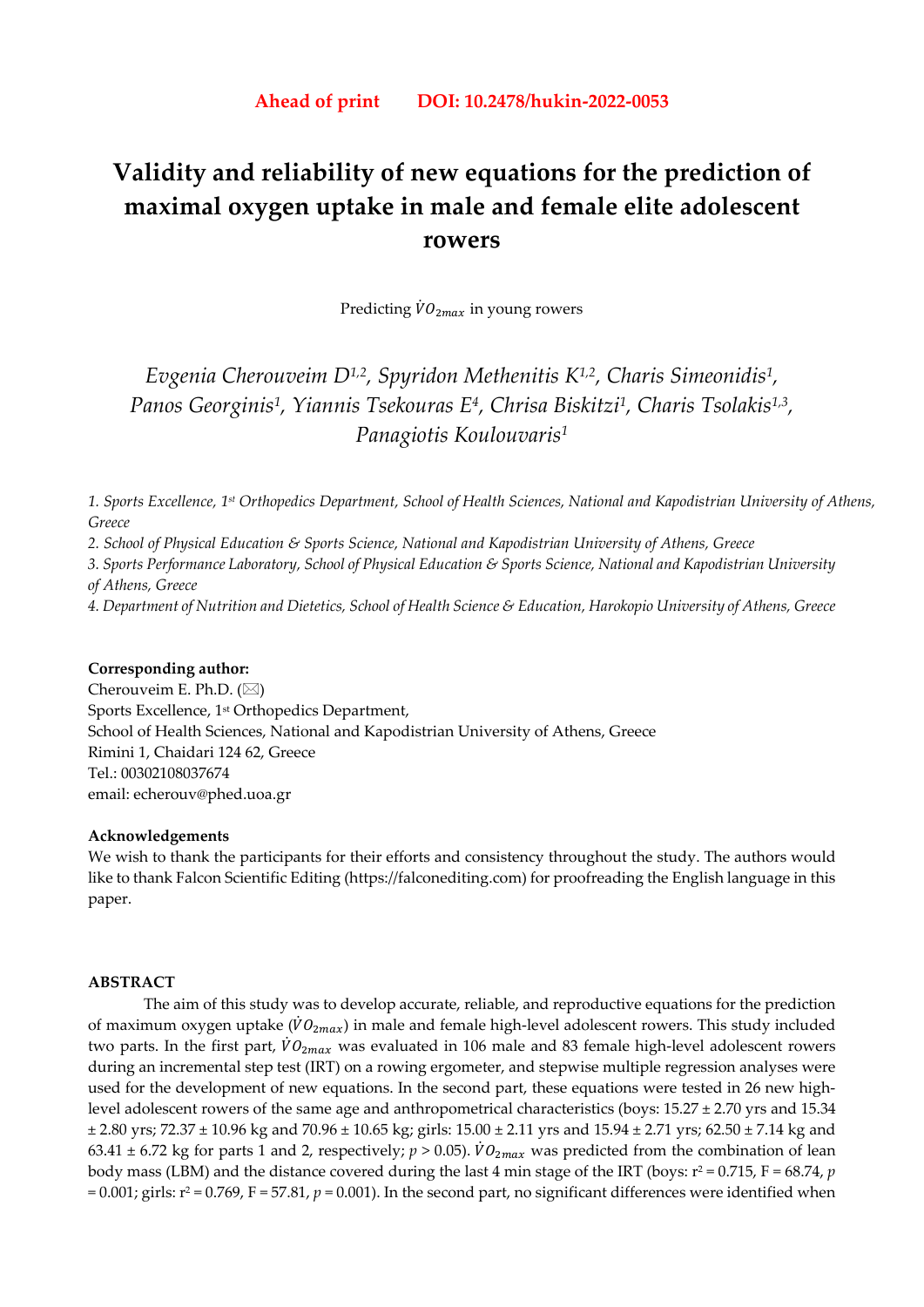the new equations were tested against measured  $\dot{V}O_{2max}$  (boys: 3971.15 ± 713.38 mL·min<sup>-1</sup> vs. 3915.83 ± 704.43 mL·min−1; girls: 3272.75 ± 551.46 mL·min−1 vs. 3308.94 ± 557.59 mL·min−1 for measured and predicted values, respectively;  $p > 0.05$ ). In conclusion,  $\dot{V}O_{2max}$  of high-level adolescent rowers can be predicted with high accuracy, reliability, and repeatability using simple and easily evaluated anthropometric and performance variables.

**Keywords:** rowing performance, youth athletes, children, rowing test, maximal oxygen uptake.

# **Introduction**

Rowing is a strength–endurance event in which performance depends on several physiological factors including rowers' body composition, fiber type, functional aerobic and anaerobic capacity, mean and peak power output during rowing tests, and power output at 4 mmol·L−1 concentration of blood lactate (Ingham et al., 2002; Nevill et al., 2011). Among these factors, maximum oxygen uptake ( $\dot{V}\theta_{2max}$ ) appears to be the most important factor of rowing performance, at least in moderate and well-trained adult rowers of both genders (Ingham et al., 2002; Nevill et al., 2011). Indeed, 65–80% of the energy demand for an all-out 2000 m rowing event is provided by aerobic energy pathways, while contribution of the anaerobic system varies between 12 and 35% (Ingham et al., 2002; Pripstein et al., 1999). Thus, increased  $\dot{V}O_{2max}$  is associated with better 2000 m rowing performance, in both males and females, and also in elite and moderately trained rowers, regardless of their sports level (Ingham et al., 2002; Nevill et al., 2011; Pripstein et al., 1999). Indeed, it seems that regular evaluation of rowers'  $\dot{V}\theta_{2max}$  is needed because it can provide important data to sports scientists and coaches about physical fitness and performance status of their athletes and is also essential for the success of their training programs.

The evaluation of  $\dot{V}\theta_{2max}$  under laboratory and field conditions using open-circuit automated gas analysis systems is still the most reliable and accurate procedure for the evaluation of  $\dot{V}O_{2max}$ . Unfortunately, it is not always possible to regularly perform this measurement because it requires expensive equipment and specialized personnel. However, it is essential for rowers to evaluate their  $\dot{V}O_{2max}$  frequently during their training cycles (Klusiewicz et al., 2016). Thus, many research attempts have been made to develop reliable equations for the prediction of either rowers'  $\dot{V}O_{2max}$  or rowing performance using sub- or maximal exercise protocols and the physiological responses of rowers during these tests as well as rowers' anthropometric characteristics (Akça, 2014; Klusiewicz et al., 2016; Klusiewicz and Faff, 2003; Otter et al., 2015). However, the majority of these studies provide equations to predict 2000 m performance for adult rowers using anthropometric variables or/and physiological responses, while only few studies have developed a reliable and reproductive equation for the prediction of rowers'  $\dot{V}O_{2max}$ . In addition, there is a lack of reproducibility and reliability analyses of these equations in other rowers except from those used for the development of these equations. Verification of equations' accuracy, reliability, and reproducibility in external populations and further statistical analyses (e.g., standard error of measurements, Bland & Altman 95% limits of agreements, standard error of the limits, inter-assay coefficient of variation) are needed (Atkinson and Nevill, 1998; Bland and Altman, 1986; Hopkins, 2000; Kottner et al., 2011). Finally, until recently, only two studies have reported reliable prediction equations for the determination of rowing performance in youth athletes (Mikulić and Ružić, 2008; Russell et al., 1998), while none have provided a reliable and reproducible equation for the prediction of adolescent rowers maximum oxygen uptake. Children and adolescents have significant differences in physiological characteristics and exercise/training responses compared to adult athletes (Engel et al., 2014; Zalavras et al., 2015). Therefore, the existing equations for the prediction of adult rowers'  $\dot{V}O_{2max}$ cannot be used in children and adolescents. Thus, the aim of this study was to develop accurate, reliable, and reproducible equations for the prediction of  $\dot{V}O_{2max}$  in male and female high-level adolescent rowers based on anthropometric and performance characteristics, as well as physiological responses during an incremental indoor rowing step test.

#### **Methods**

#### **Participants**

 A total of 215 (N = 215), 119 boys and 96 girls, members of a long-term athlete's development (LTAD) program of the national rowing federation participated in this study. All participants were divided into four subgroups, as has been previously described (participants' characteristics are presented in Table 1). No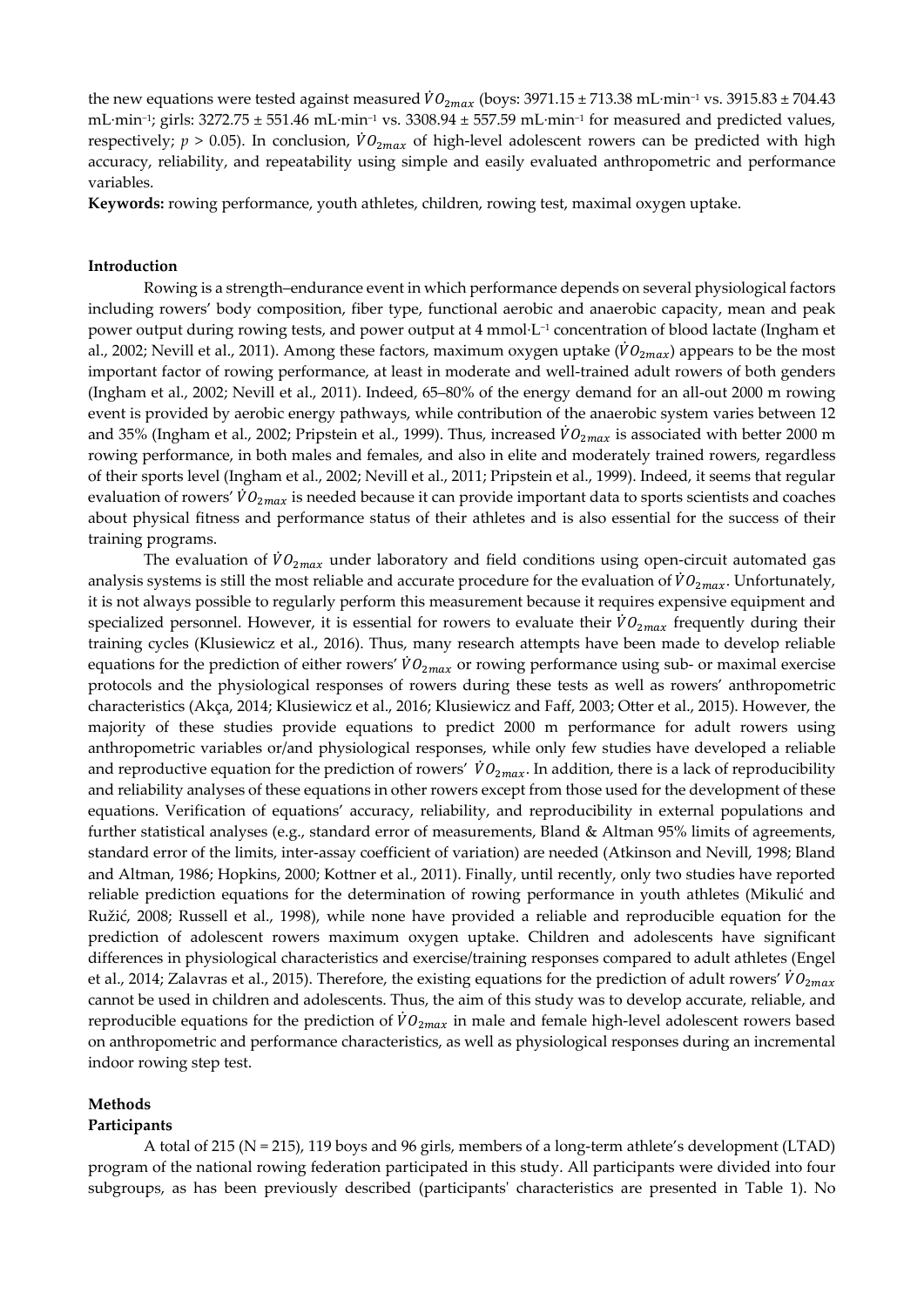significant differences were identified between the participants of the 1<sup>st</sup> and 2<sup>nd</sup> part of this study ( $p > 0.05$ ; Table 1). All procedures were performed in accordance with the Declaration of Helsinki and approved by the local University ethics committee; a detailed written description of the procedures was sent to the parents, and written parental consent forms were obtained prior to the entry of each athlete in the training camp. **Experimental Approach for the Problem** 

This study included two parts. The first part was used to develop new equations for the prediction of  $\dot{V}O_{2max}$  in adolescent well-trained rowers based on easily evaluated variables, without the need of any expensive and/or sophisticated equipment. The second part was used as a validation study for the determination of reliability and reproducibility of the new equation in a different group of youth well-trained rowers. Participants in both parts of the study were members of a high-level national rowing group, in which, each athlete was selected from the national rowing federation to participate in an LTAD program based on his/her results in national and international rowing competitions. This study was performed during the first 3 days of a training camp, organized by the national rowing federation, four weeks after the under 18 yrs national championship. The inclusion criteria were: 1) age range between 13 and 17 years old, 2) absence of restraining orthopedic/neuromuscular maladies, 3) weight stability (±2 kg) prior to entry (~1 month), and 4) absence of medications that are known to affect rowing performance. Participants who fulfilled the inclusion criteria were randomly allocated to one of the four different groups (2 main and 2 verification groups) based on their gender and their body composition variables (lean body mass and body fat content), using an MS Excel algorithm. Specifically, this algorithm chose in random order from the initial 119 boys and 96 girls, 13 boys and 13 girls, allocated them in two new subgroups (one per gender), and tested whether there were any significant differences in the mean values of lean body mass and body fat content between the main and new subgroups of boys and girls, separately. If a difference was observed, then the algorithm chose other 13 boys and/or 13 girls, until no significant differences in the abovementioned variables between the main and verification groups of boys and girls were observed. Thus, 106 boys and 83 girls, were allocated into two subgroups for the development of new equations (1<sup>st</sup> part) for male and female rowers separately, while the remaining 13 boys and 13 girls were assigned into the verification subgroups (2nd part). All participants reported to the laboratory (air temperature 24–26°C and humidity 40–45%) between 08:00 and 12:00 am during their evaluation day, after at least 3-day rest, and had their anthropometric and body composition evaluations. Then, they performed an incremental test to exhaustion on a rowing ergometer (Ingham et al., 2013) for the determination of  $\dot{V}O_{2max}$  after a standard 10 min warm-up.

## **Design and Procedures**

#### *Evaluation of body composition and anthropometric characteristics*

Body height was measured using a stadiometer with accuracy of 0.5 cm (SECA 220, Seca Corporation, Columbia, USA). Body mass was evaluated using a calibrated digital scale with accuracy of ±100 g (Seca 707, Seca Corporation, Columbia, USA). Body composition was estimated using the skinfold thickness method developed by Jackson and Pollock (1985). Skinfold measurements were obtained from nine sites, i.e., at the bicipital, tricipital, subscapular, suprailiac, abdominal, midaxillary, pectoral, anterior thigh levels, and calf using the Lange caliper. A minimum of two measurements were made at each skinfold site by the same highly experienced investigator. Fat-free body mass (FFM) was calculated as the difference between body mass and body fat, and the sum of eight skinfolds was calculated. Participants were instructed to remove shoes and unnecessary clothing. The intraclass correlation coefficient (ICC) for body fat was 0.93, (95% CI: Lower = 0.89, Upper = 0.97), and for LBM 0.98, (95% CI: Lower = 0.95, Upper = 0.99), (*p* < 0.0001, n = 10) (Papadopoulou et al., 2018).

## *Evaluation of* ሶ

For the determination of participants'  $\dot{V}O_{2max}$ , an incremental step test, composed of 5 × 4 min stages, was adapted, according to previous research (Ingham et al., 2013), after a 10 min self-paced incremental warm up. All evaluations were performed on an air-braked rowing ergometer (Concept II C, Nottingham, UK). This test was selected because it provides a very reliable estimation of 2000 m rowing performance (Ingham et al., 2013) and also because all participants were familiar with this test from previous performance evaluations. Drag factors were 140 for boys and 130 for girls. The intensity between stages 1–4 was increased by 25 W and 2 strokes/min, followed by 30 s of rest. Between stages 4 and 5, a 150 s rest interval was allowed. Then, participants performed the last stage, with a maximum self-paced effort (Ingham et al., 2013). The screen of an ergometer was set to display the remaining time, average 500 m distance, pace rate/500 m, and accumulated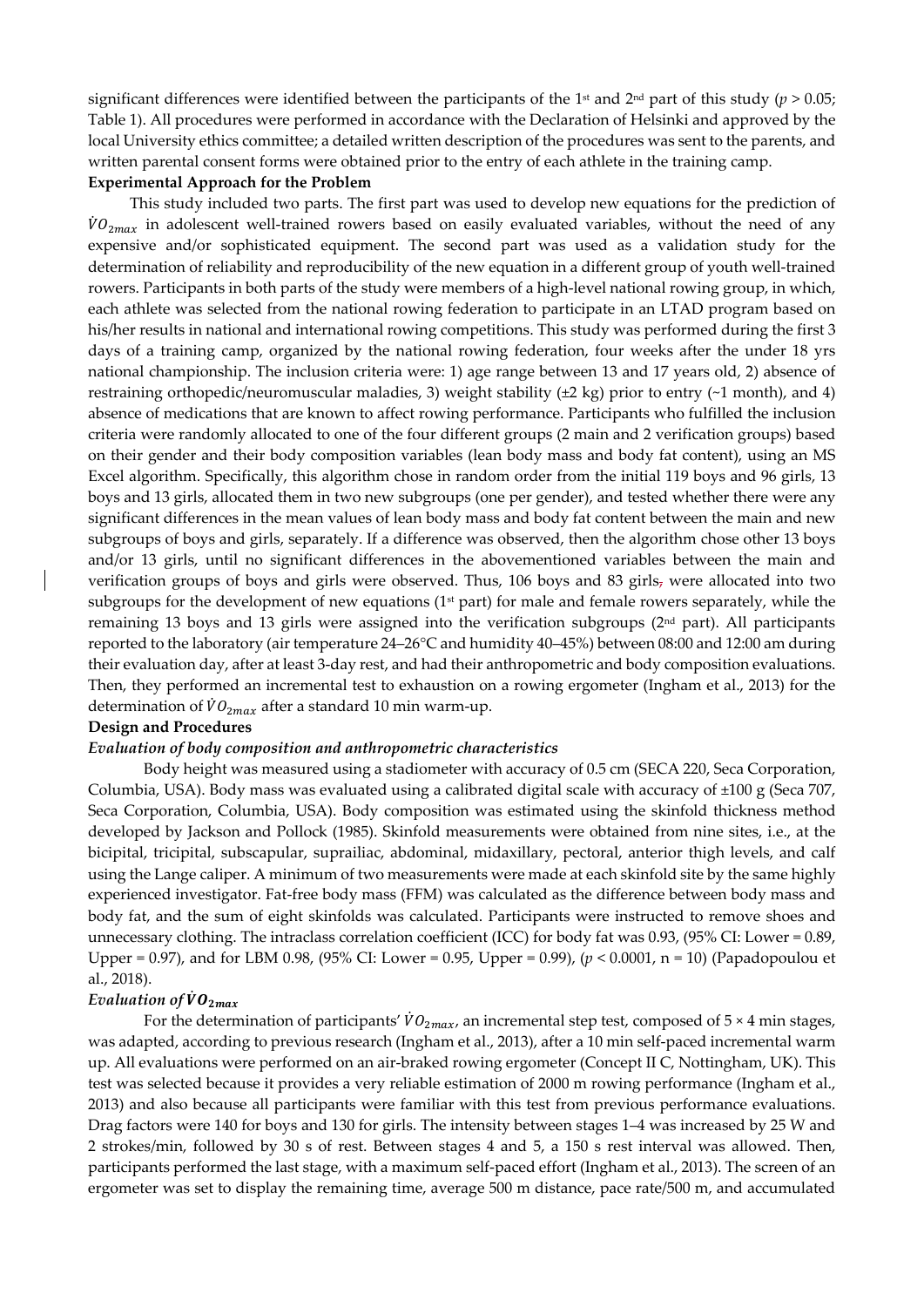distance. Verbal encouragement was given during the last minute of the test. The distance covered, average stroke rate, and mean power output during the 4 min trial were evaluated. The heart rate was continuously monitored by telemetry (Sport tester TM Polar, Kempele, Finland). During the test, gas exchange and ventilatory variables were continuously recorded breath by breath using a portable open-circuit automated gas analyzer system (K5, COSMED, Italy). Calibration was performed before each test using a 3-l calibration syringe with two different gas mixtures.  $\dot{\nu}o_{2max}$  was considered the highest mean value recorded during the last 10 s of the 4 min all-out rowing test, as has been previously suggested (Martin-Rincon et al., 2019) when at least two of the following criteria were met: a) the heart rate within 10% of age-predicted maximum, b) the respiratory exchange ratio ≥1.15, and c) blood lactate concentration greater than 8–9 mmol/L. Two independent investigators analyzed the plots for the determination of  $\dot{V}\rm{\it{O}}_{2max}$  for each athlete. The ICC for  $\dot{V}\rm{\it{O}}_{2max}$  was  $0.87$  $(95\% \text{ CI: Lower} = 0.81, \text{Upper} = 0.94; \text{ n} = 7).$ 

## **Statistical Analysis**

Shapiro–Wilk and Kolmogorov–Smirnov tests were used to assess the normality of data. No violations of normality distribution were identified  $(p > 0.05)$ . All data are presented as the mean and standard deviation (± SD). Multiple regression analyses (stepwise) were performed to evaluate the best linear combination for prediction of  $\dot{V}\theta_{2max}$  in boys and girls separately, based on multiple regression analysis assumptions and the results of Pearson's product moment correlation coefficient analyses, which were used to determine the relationships between the variables (data are not presented). According to multiple regression analysis assumptions and the results of Pearson's r correlations, the following variables were entered in multiple regression analyses: lean body mass, covered distance and mean power output during the last 4 min of the trial, maximum heart rate, and average stroke rate during the last 4 min of the trial.

Independent samples Kolmogorov–Smirnov test (K.S. test) was employed; it assumed as a nullhypothesis that the distributions of predicted and measured  $\dot{V}O_{2max}$  were equal. In addition, as previously suggested (Atkinson and Nevill, 1998; Bland and Altman, 1986; Hopkins, 2000; Kottner et al., 2011), for the determination of reliability, agreement, and reproducibility between the predicted and measured  $\dot{V}O_{2max}$ , the following analyses were performed: intraclass correlation coefficient (ICC; two factor mixed effects model; consistency type), standard error of measurements (SEM =  $SD \cdot \sqrt{1 - ICC}$ ), inter-assay coefficient of variation  $(CV = \sqrt{Mean Square Error \cdot Grand mean^{-1}} \cdot 100)$ , Bland & Altman 95% limits of agreements (LOA), standard error of the limits (SEL =  $\sqrt{3 \cdot \text{Standard Deviation of Diffference}^2 \cdot n^{-1}}$ ), 95% confidence interval for the limits of agreement (CILOA =  $95\%$  LOA  $\pm$  (1.96  $\cdot$  *SEL*), and repeatability coefficient (e.g., the maximum difference that is likely to occur between repeated measurements; RC = 1.96 ∙  $\sqrt{2 \cdot$ Standard Deviation of Difference<sup>2</sup>). ICCs values between 0.800 and 1, SEMs and means of the differences near zero, CVs < 10%, as well as low values/ranges at LOAs, SELs, and RCs analyses are thought to be indicators of the absolute reliability agreement and reproducibility of the measurements (Atkinson and Nevill, 1998; Bland and Altman, 1986). Statistical analysis was performed with the SPSS Statistics Ver. 20 (IBM Corporation, USA). Statistical significance was accepted at  $p \leq 0.05$  for all tests.

#### **Results**

## *Results from the first part of the study*

Anthropometric and performance characteristics are shown in Table 1. Multiple regression analyses revealed two models for the prediction of  $\dot{V}O_{2max}$  in boys and girls. The equations are as follows:

## **(1) Equation for the estimation of**  $VO_{2max}$  **in boys:**

 $\dot{V}O_{2max}$  (mL·min<sup>-1</sup>): −2310.815 + (Lean Body Mass · 40.991) + (Covered Distance During the Last 4 min Trial · 3.365)  $[r = 0.863, r^2 = 0.715, F = 68.74, p = 0.000]$ 

# **(2) Equation for the estimation of**  $\dot{V}O_{2max}$  **in girls:**

 $\dot{V}O_{2max}$  (mL·min<sup>-1</sup>): −572.696 + (Lean Body Mass · 41.182) + (Covered Distance During the Last 4 min Trial · 1.707) [ $r = 0.877$ ,  $r^2 = 0.769$ ,  $F = 57.81$ ,  $p = 0.000$ ]

When comparing the distributions of estimated and measured  $\dot{V}O_{2max}$  values, K.S. tests revealed no significant differences ( $p$  values: boys = 0.975, girls = 0.982). Table 2 shows reliability statistics between the predicted and measured  $\dot{V}O_{2max}$  values for both boys and girls. ICCs were over 0.908 ( $p = 0.000$ ); CVs ranged between 5.78 and 6.41%; the mean of differences was −27.26 ± 56.58 mL·min−1 and −25.52 ± 64.32 mL·min−1 for girls and boys, respectively; low/small values and/or small range of LOA, SEL, and RC values were observed,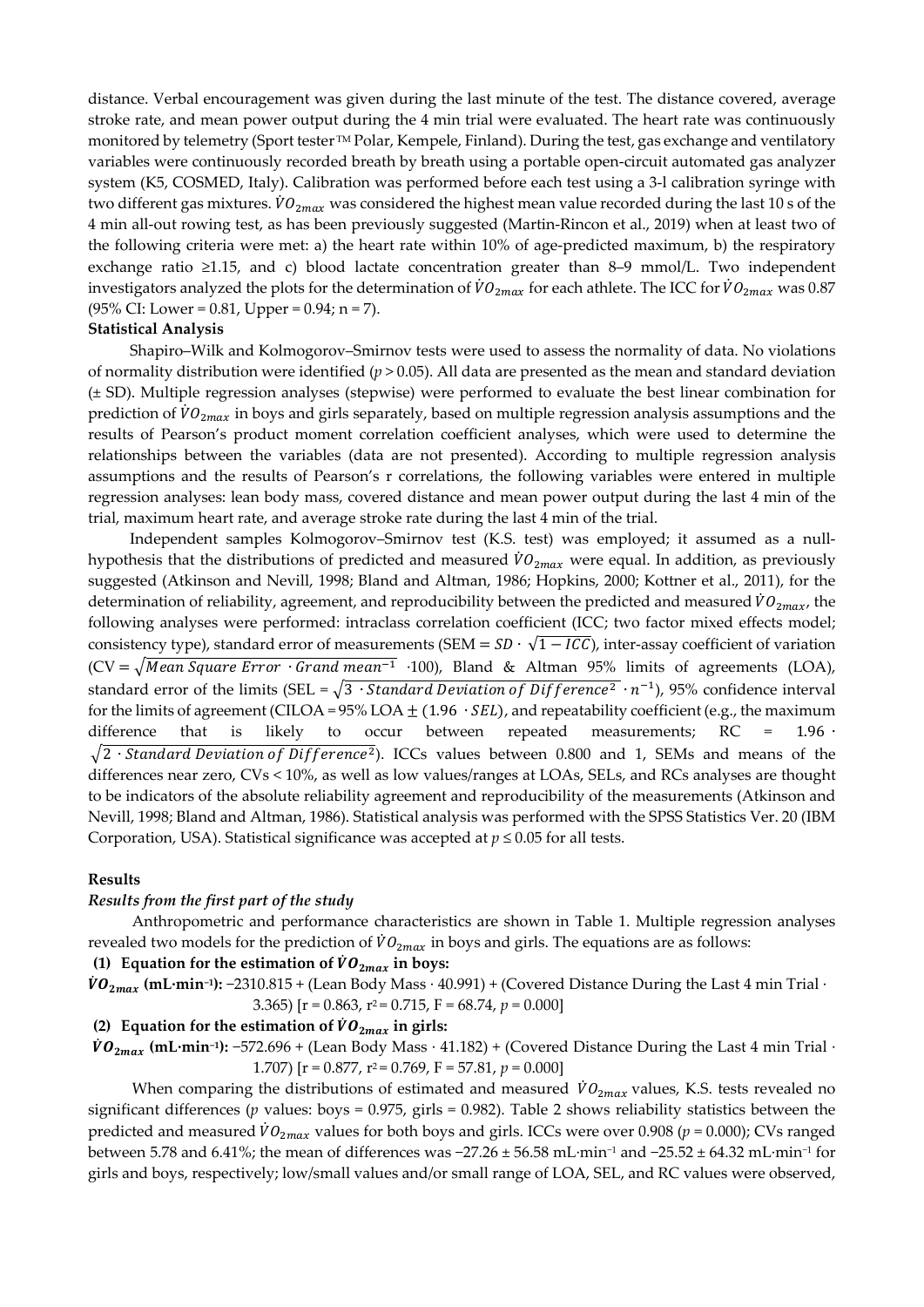which indicated the absolute reliability and reproducibility (Atkinson and Nevill, 1998; Bland and Altman, 1986) of the measurements (Table 2).

# *Results from the second part of the study*

For the evaluation of accuracy, reliability, and reproducibility of the new equations, we tested them against two independent subgroups of boys and girls with the same characteristics as those in the first part of this study (no significant differences were identified between the subgroups of boys or girls from the two parts of this study;  $p > 0.05$ ; Table 1). Reliability statistics between the predicted and measured  $\dot{V}O_{2max}$  values, for the second part of the study, are shown in Table 3. K.S tests revealed no differences between the distributions of estimated and measured  $\dot{V}O_{2max}$  values ( $p$  values: boys = 0.998, girls = 0.998). ICCs, CVs, mean of differences of LOA, SEL, and RC values revealed high reliability and reproducibility of the new equations, even when they were tested against two new subgroups of adolescent rowers who were not included in the analyses for the creation of these two equations (Table 3).

# **Discussion**

The main result of this study was that male and female adolescent rower's  $\dot{V}O_{2max}$  could be predicted by the linear combination of lean body mass and the distance covered during the last 4 min stage of the incremental step rowing test, with significant accuracy. In addition, compared to previous reports, two important methodological differences of this study are that: firstly, this study adapts all needed statistical analyses, which are crucial in this type of study, for the investigation of absolute accuracy, reliability, and reproducibility of the developed equations against the actual measured  $\dot{V}O_{2max}$  values of male and female adolescent rowers; secondly, the new equations were tested in external populations. Unfortunately, until now, the majority of studies in this field focused mainly on ICC values. However, the determination of the ICC only cannot provide sufficient evidence about the accuracy, reliability, and reproducibility between the actual measured and predicted values (Atkinson and Nevill, 1998; Bland and Altman, 1986; Hopkins, 2000; Kottner et al., 2011). Thus, in studies aiming to develop and provide new equations for the estimation of a biological variable or performance in elite athletes or patients, further statistics are needed such as SEM, CV, mean of the differences, Bland–Altman plots, LOA, SEL, and RC, to inform readers and professionals about the extent of error existing in any diagnosis using the new developed equations, as has been previously suggested (Atkinson and Nevill, 1998; Bland and Altman, 1986; Hopkins, 2000; Kottner et al., 2011). According to the results of these analyses, in this study, all established criteria for high accuracy, reliability, repeatability, and reproducibility have been met, which indicates that these new equations for the prediction of  $\dot{V}O_{2max}$  of male and female adolescent rowers can be used by sports scientists and coaches, which will provide them with data that are identical to those that they would receive during direct evaluation of  $\dot{V}O_{2max}$  in laboratory and field settings using open-circuit automated gas analyzers. In addition, high values of accuracy, reliability, repeatability, and reproducibility have been found when new equations were tested in two external groups (participants of these groups were not used for the development of these equations) of adolescent well-trained rowers with the same gender, age, and rowing performance, which further supports the usefulness of these new equations for the prediction of adolescent rowers'  $\dot{V}\hat{O}_{2max}$ . Unfortunately, previous studies do not provide data either on young or adult rowers that can be used to compare the results of accuracy, reliability, repeatability, and reproducibility analyses in this study.

In both equations, lean body mass seems to be the factor with the highest predictive value for adolescent rowers'  $\dot{V}O_{2max}$ . Indeed, body mass, but mostly lean body mass and muscularity, have been repeatedly reported to be highly correlated with rowing performance and rowers'  $\dot{V}\theta_{2max}$  (Akça, 2014; Ingham et al., 2002; Klusiewicz et al., 2016; Otter et al., 2015). Rowing is an aerobic-type exercise, which demands the activation of almost every muscle of the human body (Secher et al., 1982); increased rower muscularity leads to greater peak power output during a rowing test (Akça, 2014; Klusiewicz and Faff, 2003; Otter et al., 2015; Yoshiga and Higuchi, 2003). In addition, in both adults and children, increased lean body mass has been linked to increased capacity of O2 blood extraction and stroke volumes, cardiovascular function, the number and density of capillary and mitochondria content per muscle fiber, oxidative capacity, larger vascular bed, and muscle pumps facilitating greater venous return, which leads to higher values of  $\dot{V}O_{2max}$  (AlKandari and Nieto, 2019; Carrick-Ranson et al., 2012; Drarnitsyn et al., 2009; Egan and Zierath, 2013; Lolli et al., 2017). Thus, it was expected that lean body mass of adolescent rowers should be one of the most important variables determining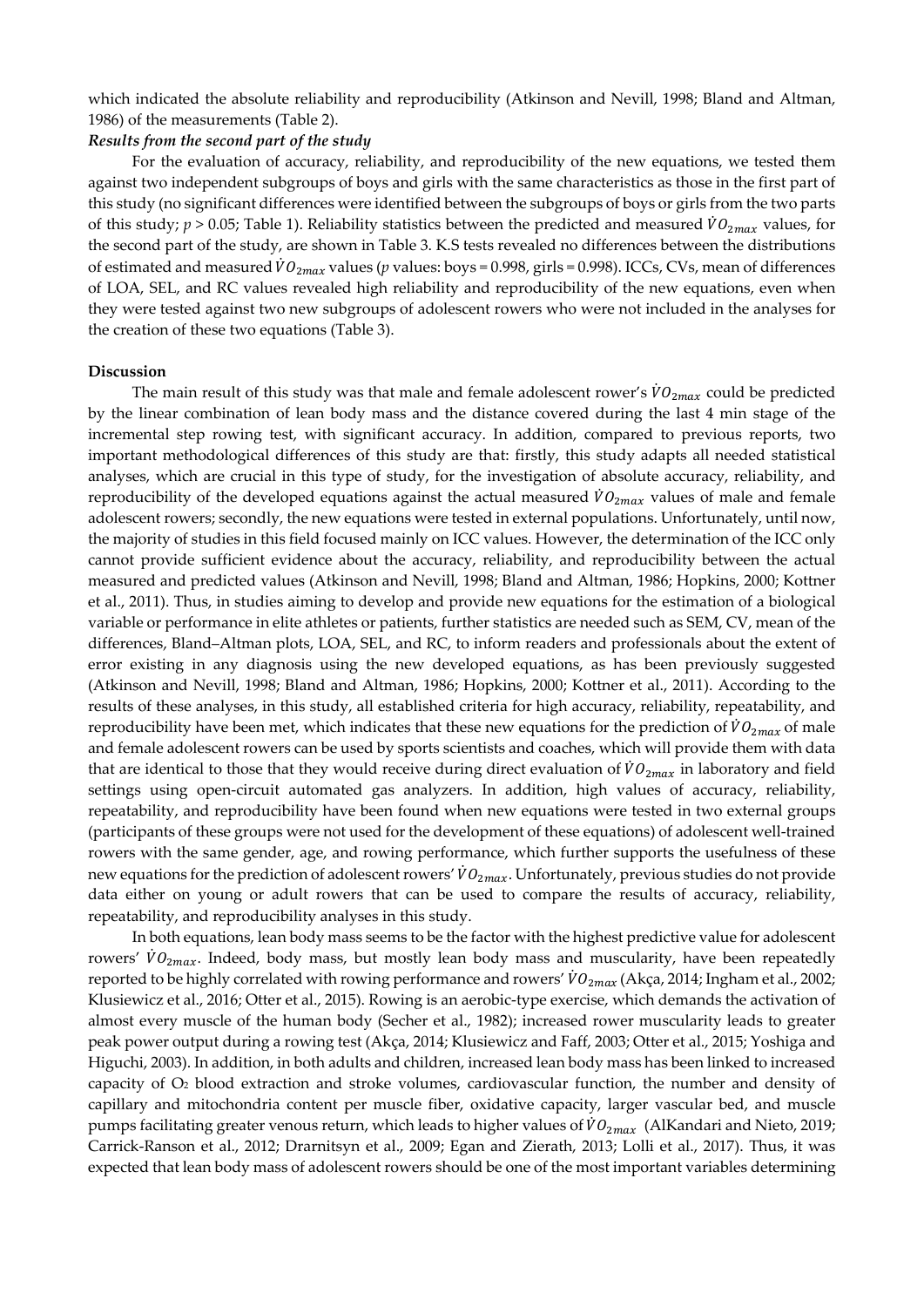their  $\dot{V}O_{2max}$ , as has been previously reported in adult rowers (Akça, 2014; Drarnitsyn et al., 2009; Ingham et al., 2002; Nevill et al., 2011).

The distance covered during the last four min trial of the incremental step test seems to be the next most significant variable determining  $\dot{V}O_{2max}$ . The greater lean body mass and distance covered suggest rowers' ability to produce and maintain higher levels of muscle power for longer periods, most likely because these rowers have greater metabolic and movement efficiency and, thus, rowing economy (Cosgrove et al., 1999; Ingham et al., 2002; Pripstein et al., 1999; Secher et al., 1982). As previously reported, rowing is an endurance– strength sport, requiring increased ability for energy production from both aerobic and anaerobic energy systems (Ingham et al., 2002; Pripstein et al., 1999). Indeed, increased values of both aerobic and anaerobic capacities/power have been linked to better rowing performance, which indicates that the ability of a rower to produce and maintain an increased amount of muscle forces/power over a longer period directly affects his/her rowing performance (Akça, 2014; Ingham et al., 2002; Nevill et al., 2011; Secher et al., 1982). Thus, in this study, the inclusion of this variable in the new developed equations for the prediction of  $\dot{V}\theta_{2max}$  in either male or female adolescent rowers seems expected and logical. **Conclusions** 

In conclusion, the data obtained in this study suggest that  $\dot{\nu}o_{2max}$  of male and female adolescent rowers can be predicted with high accuracy, reliability, repeatability, and reproducibility using simple and easily evaluated anthropometric and performance variables during an incremental indoor rowing step test, without the use of any expensive and/or sophisticated equipment or without the need for specialized personnel. The results of this study have significant practical implications. They allow sports scientists and coaches of elite youth rowers to assess  $\dot{V}O_{2max}$  of their athletes anytime and everywhere in an effort to frequently evaluate their physical fitness and performance status and also to evaluate the progress of their training programs.

# **References**

- Akça, F. (2014). Prediction of rowing ergometer performance from functional anaerobic power, strength and anthropometric components. *Journal of Human Kinetics*, *41*(1), 133-142. https://doi.org/10.2478/hukin-2014-0041
- AlKandari, J., & Nieto, M. (2019). Peak O2 uptake correlates with fat free mass in athletes but not in sedentary subjects. *Health*, *11*(1), 40-49. https://doi.org/10.4236/health.2019.111005
- Atkinson, G., & Nevill, A. M. (1998). Statistical methods for assessing measurement error (reliability) in variables relevant to sports medicine. *Sports Medicine*, *26*(4), 217-238. https://doi.org/10.2165/00007256- 199826040-00002
- Bland, M. J., & Altman, D. G. (1986). Statistical methods for assessing agreement between two methods of clinical measurement. *Lancet*, *327*(8476), 307-310.
- Carrick-Ranson, G., Hastings, J., Bhella, P., Shibata, S., Fujimoto, N., Palmer, D., Boyd, K., & Levine, B. (2012). The effect of age-related differences in body size and composition on cardiovascular determinants of VO2max. *Journals of Gerontology. Series A, Biological Sciences and Medical Sciences*, *68*(5), 608-616. https://doi.org/10.1093/gerona/gls220
- Cosgrove, M., Wilson, J., Watt, D., & Grant, S. (1999). The relationship between selected physiological variables of rowers and rowing performance as determined by a 2000 m ergometer test. *Journal of Sports Sciences*, *17*(11), 845-852. https://doi.org/10.1080/026404199365407
- Drarnitsyn, O., Ivanova, A., & Sazonov, V. (2009). The relationship between the dynamics of cardiorespiratory variables and rowing ergometer performance. *Human Physiology*, *35*(3), 325-331. https://doi.org/10.1134/S0362119709030086
- Egan, B., & Zierath, J. R. (2013). Exercise metabolism and the molecular regulation of skeletal muscle adaptation. *Cell Metabolism*, *17*(2), 162-184. https://doi.org/10.1016/j.cmet.2012.12.012
- Engel, F., Härtel, S., Strahler, J., Wagner, M., Bös, K., & Sperlich, B. (2014). Hormonal, metabolic, and cardiorespiratory responses of young and adult athletes to a single session of high-intensity cycle exercise. *Pediatric Exercise Science*, *26*(4), 485-494. https://doi.org/10.1123/pes.2013-0152
- Hopkins, W. (2000). Measures of reliability in sports medicine and science. *Sports Medicine*, 30(1), 1-15. https://doi.org/10.2165/00007256-200030010-00001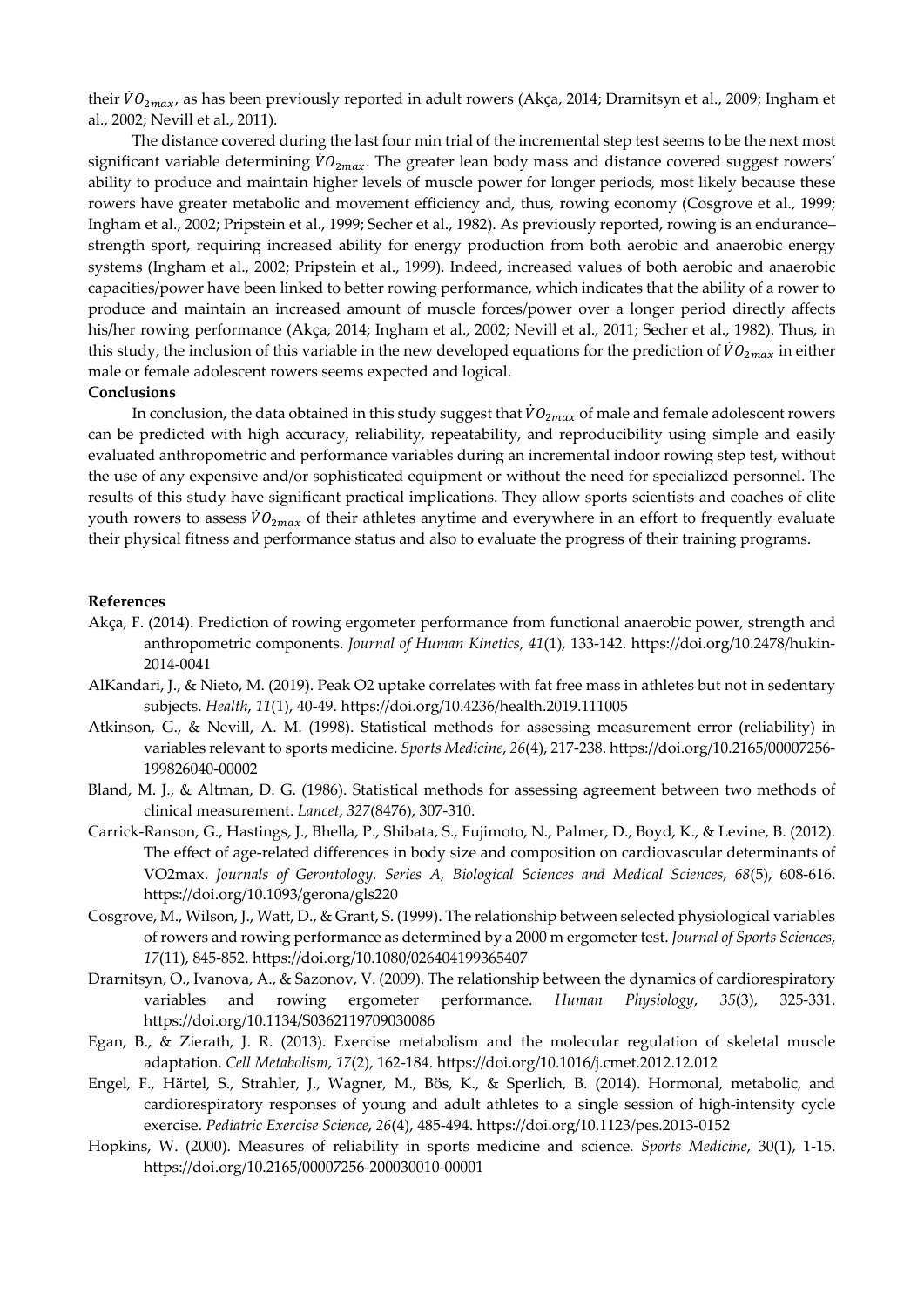- Ingham, S., Pringle, J., Hardman, S., Fudge, B., & Richmond, V. (2013). Comparison of step-wise and rampwise incremental rowing exercise tests and 2000-m rowing ergometer performance. *International Journal of Sports Physiology and Performance*, *8*(2), 123-129. https://doi.org/10.1123/ijspp.8.2.123
- Ingham, S., Whyte, G., Jones, K., & Nevill, A. (2002). Determinants of 2,000 m rowing ergometer performance in elite rowers. *European Journal of Applied Physiology*, *88*(3), 243-246. https://doi.org/10.1007/s00421- 002-0699-9
- Jackson, A. S., & Pollock, M. L. (1985). Practical assessment of body composition. *The Physician and Sportsmedicine*, *13*(5), 76-90. https://doi.org/10.1080/00913847.1985.11708790
- Klusiewicz, A., Borkowski, L., Sitkowski, D., Burkhard-Jagodzińska, K., Szczepańska, B., & Ładyga, M. (2016). Indirect methods of assessing maximal oxygen uptake in Rowers: Practical implications for evaluating physical fitness in a training cycle. *Journal of Human Kinetics*, *50*(1), 187-194. https://doi.org/ 10.1515/hukin-2015-0155
- Klusiewicz, A., & Faff, J. (2003). Indirect methods of estimating maximal oxygen uptake on the rowing ergometer. *Biology of Sport*, *20*(3), 181-194.
- Kottner, J., Audige, L., Brorson, S., Donner, A., Gajewski, B. J., Hrobjartsson, A., Roberts, C., Shoukri, M., & Streiner, D. L. (2011). Guidelines for Reporting Reliability and Agreement Studies (GRRAS) were proposed. *Journal of Clinical Epidemiology, 64*(1), 96-106. https://doi.org/ 10.1016/j.jclinepi.2010.03.002
- Lolli, L., Batterham, A., Weston, K., & Atkinson, G. (2017). Size exponents for scaling maximal oxygen uptake in over 6500 humans: a systematic review and meta-analysis. *Sports Medicine*, *47*(7), 1405-1419. https://doi.org/ 10.1007/s40279-016-0655-1
- Martin-Rincon, M., González-Henríquez, J., Losa-Reyna, J., Perez-Suarez, I., Ponce-González, J., de La Calle-Herrero, J., Perez-Valera, M., Pérez-López, A., Curtelin, D., Cherouveim, E., Morales-Alamo, D., & Calbet, J. (2019). Impact of data averaging strategies on V̇O2max assessment: mathematical modelling and reliability. *Scandinavian Journal of Medicine andScience in Sports*, *29*(10), 1473-1488. https://doi.org/ 10.1111/sms.13495
- Mikulić, P., & Ružić, L. Predicting the 1000 m rowing ergometer performance in 12–13-year-old rowers: The basis for selection process? *Journal of Science and Medicine in Sport*, *11*(2), 218-226. https://doi.org/10.1016/j.jsams.2007.01.008
- Nevill, A., Allen, S., & Ingham, S. (2011). Modelling the determinants of 2000 m rowing ergometer performance: a proportional, curvilinear allometric approach. *Scandinavian Journal of Medicine and Science in Sports, 21*(1), 73-78. https://doi.org/ 10.1111/j.1600-0838.2009.01025.x
- Otter, R., Brink, M., Lamberts, R., & Lemmink, K. (2015). A new submaximal rowing test to predict 2,000-m rowing ergometer performance. *Journal of Strength and Conditioning Research*, *29*(9), 2426-2433. https://doi.org/ 10.1519/JSC.0000000000000902
- Papadopoulou, S., Xyla, E., Methenitis, S., Feidantsis, K., Kotsis, Y., Pagkalos, I., & Hassapidou, M. (2018). Nutrition strategies before and during ultra-endurance event: A significant gap between science and practice. *Scandinavian Journal of Medicine and Science in Sports, 28*(3), 881–892. https://doi.org/ 10.1111/sms.13006
- Pripstein, L., Rhodes, E., McKenzie, D., & Coutts, K. (1999). Aerobic and anaerobic energy during a 2-km race simulation in female rowers. *Eurpean Journal of Applied Physiology and Occupational Physiol*ogy, *79*(6), 491-494. https://doi.org/ 10.1007/s004210050542
- Russell, A., Rossignol, P., & Sparrow, W. (1998). Prediction of elite schoolboy 2000-m rowing ergometer performance from metabolic, anthropometric and strength variables. *Journal of Sports Science*, *16*(8), 749-754. https://doi.org/ 10.1080/026404198366380
- Secher, N., Vaage, O., & Jackson, R. (1982). Rowing performance and maximal aerobic power of oarsmen. *Scandinavian Journal of Medicine and Science in Sports, 4*, 9-11.
- Yoshiga, C., & Higuchi, M. (2003). Rowing performance of female and male rowers. *Scandinavian Journal of Medicine and Science in Sports, 13*(5), 317-321. https://doi.org/10.1034/j.1600-0838.2003.00321.x
- Zalavras, A., Fatouros, I. G., Deli, C. K., Draganidis, D., Theodorou, A. A., Soulas, D., Koutsioras, Y., Koutedakis, Y., & Jamurtas, A. Z. (2015). Age-Related responses in circulating markers of redox status in healthy adolescents and adults during the course of a training macrocycle. *Oxidative Medicine and Cellular Longevity,* 2015:283921. https://doi.org/ 10.1155/2015/283921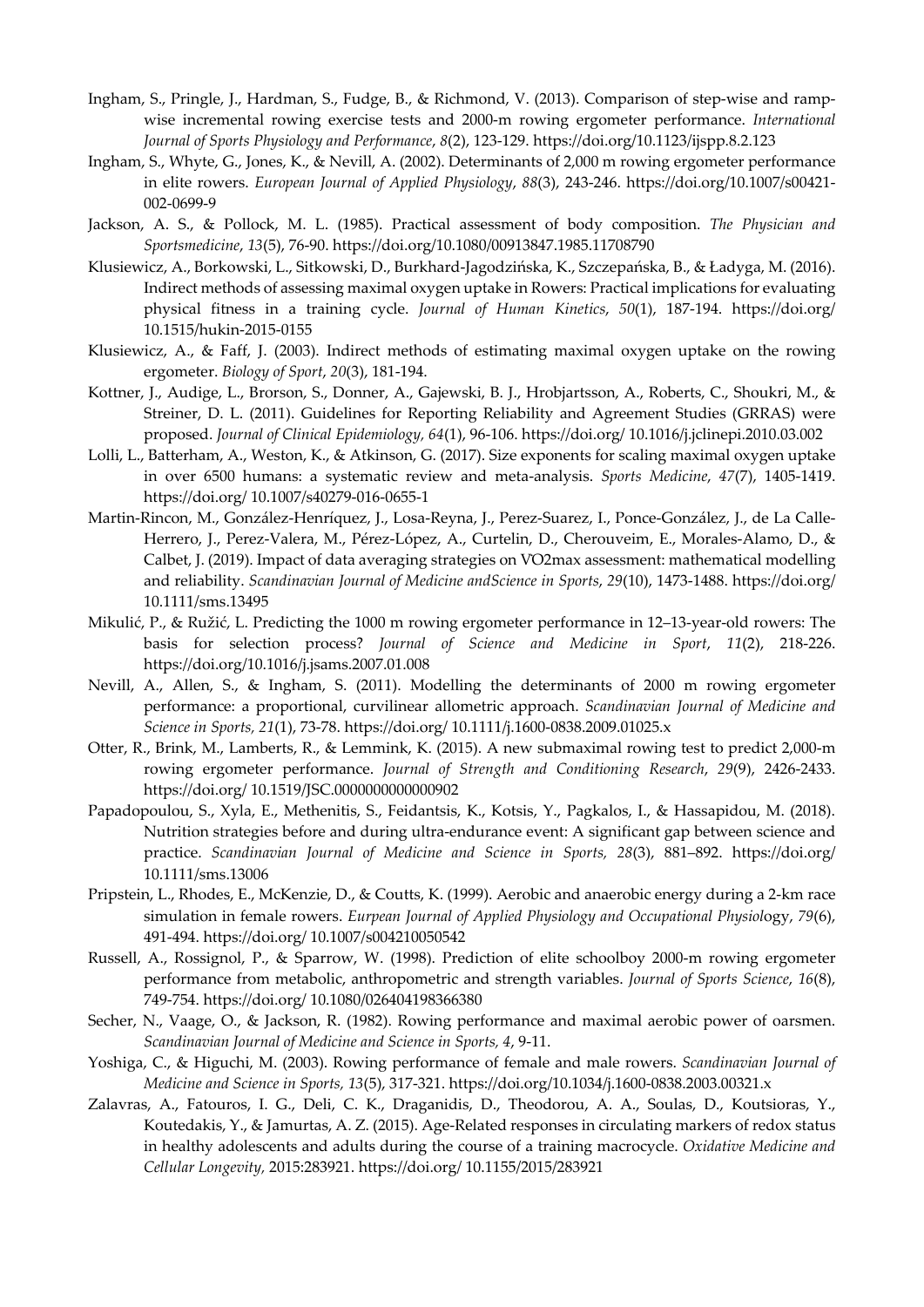## **Table 1.** Anthropometric characteristics and exercise capacity of participants.

|                                                                 | Participants of 1 <sup>st</sup> Part |                      | Participants of 2 <sup>nd</sup> Part |                      |
|-----------------------------------------------------------------|--------------------------------------|----------------------|--------------------------------------|----------------------|
|                                                                 | Boys $(N=106)$                       | Girls $(N=83)$       | Boys $(N=13)$                        | Girls $(N=13)$       |
| Age (yrs)                                                       | $15.27 \pm 2.70$                     | $15.00 \pm 2.11$     | $15.34 \pm 2.81$                     | $15.94 \pm 2.71$     |
| Body Mass (kg)                                                  | $72.37 \pm 10.96$                    | $62.50 \pm 7.14$     | $70.96 \pm 10.65$                    | $63.41 \pm 6.72$     |
| Body Height (cm)                                                | $179.76 \pm 7.92$                    | $167.93 \pm 6.14$    | $179.65 \pm 7.61$                    | $167.39 \pm 6.51$    |
| Body Fat Content (%)                                            | $16.03 \pm 4.19$                     | $24.53 \pm 3.94$     | $15.32 \pm 3.44$                     | $24.20 \pm 2.65$     |
| Lean Body Mass (kg)                                             | $57.04 \pm 10.23$                    | $45.62 \pm 5.07$     | $58.81 \pm 10.20$                    | $46.82 \pm 4.77$     |
| Training Experience (yrs)                                       | $5.02 \pm 2.20$                      | $5.15 \pm 1.93$      | $4.89 \pm 3.02$                      | $5.01 \pm 2.90$      |
| 2000m Rowing Performance (m:s)                                  | $6:62 \pm 0:45$                      | $7:48 \pm 0:51$      | $6:45 \pm 0:62$                      | $7:56 \pm 0$ : 66    |
| Maximum Oxygen Uptake<br>$(mL·min-1)$                           | $3991.74 \pm 345.99$                 | $3058.10 \pm 169.95$ | $3971.15 \pm 713.38$                 | $3272.75 \pm 551.46$ |
| Maximum Oxygen Uptake per<br>Body Mass (mL·kg-1-min-1)          | $55.74 \pm 7.97$                     | $49.12 \pm 6.11$     | $54.99 \pm 8.12$                     | $50.02 \pm 5.01$     |
| Distance Covered During the Last<br>4 min Trial (m)             | $1175.78 \pm 102.12$                 | $1021.73 \pm 100.80$ | $1155.85 \pm 121.24$                 | $1034.38 \pm 66.21$  |
| Average Stroke Rate During the<br>Last 4 min Trial (spm)        | $32.54 \pm 1.92$                     | $33.62 \pm 2.67$     | $34.04 \pm 2.01$                     | $30.99 \pm 2.89$     |
| Mean Power Output During the<br>Last $4 \text{ min }$ Trial (W) | $330.72 \pm 74.01$                   | $223.71 \pm 41.85$   | $324.38 \pm 88.50$                   | $228.75 \pm 45.15$   |
| Maximum Heart Rate (bpm)                                        | $188.39 \pm 12.39$                   | $187.89 \pm 11.95$   | $187.88 \pm 10.73$                   | $185.62 \pm 17.62$   |

*Values are mean ± SD. No significant differences were found for the comparison between boys and girls from the first and second parts of the present study (p > 0.05).* 

**Table 2.** Intra-rater reliability between predicted and measured maximum oxygen uptakes in rowers recruited to develop the new prediction equations.

|                                                |                                | Boys $(N=106)$                   |                      | Girls $(N=83)$                   |                                           |
|------------------------------------------------|--------------------------------|----------------------------------|----------------------|----------------------------------|-------------------------------------------|
|                                                |                                | Measured                         | Estimated            | Measured                         | Estimated                                 |
| Mean $\pm$ SD (mL $\cdot$ min $\cdot$ 1)       |                                | $3834.61 \pm 345.99$             | $3991.75 \pm 309.89$ |                                  | $3058.10 \pm 369.95$ $3034.01 \pm 326.19$ |
| Grand Mean $\pm$ SD (mL $\cdot$ min $\cdot$ 1) |                                | $3913.18 \pm 639.23$             |                      | $3046.06 \pm 347.40$             |                                           |
|                                                | Anova<br>(F; p < 0.05)         | 1.30                             |                      | 1.86                             |                                           |
| SO                                             | $R (p = 0.000)$                | 0.908                            |                      | 0.912                            |                                           |
|                                                | 95% CI (Low-High)              | $0.846 - 0.925$                  |                      | $0.871 - 0.949$                  |                                           |
| $SEM$ (mL $\cdot$ min $\cdot$ 1)               |                                | 193.88                           |                      | 103.24                           |                                           |
| CV(%)                                          |                                | 5.78                             |                      | 6.41                             |                                           |
| $LOA$ (mL-min-1)                               | $MeanDiff + SDDiff$            | $-27.26 \pm 56.58$               |                      | $-25.52 \pm 64.32$               |                                           |
|                                                | 95% CI <sub>Diff</sub>         | $-38.16$ to $-16.36$             |                      | $-28.43$ to $-0.34$              |                                           |
|                                                | High 95% of LOA (95%<br>CILOA) | $83.63(81.824 - 85.44)$          |                      | $111.67(109.04 - 114.30)$        |                                           |
|                                                | Low 95% of LOA (95%<br>CILOA)  | $-138.15$ ( $-139.96 - 136.34$ ) |                      | $-140.46$ ( $-143.30 - 137.83$ ) |                                           |
|                                                | LOA 95% Width                  | 221.79                           |                      | 252.13                           |                                           |
|                                                | <b>SEL</b>                     | 0.924                            |                      | 1.34                             |                                           |
|                                                | RC                             | 156.83                           |                      | 178.28                           |                                           |

*ICC: Intraclass correlation coefficient; SEM: standard error of measurement; CV: inter-assay coefficient of variation; LOA: Bland & Altman 95% limits of agreements; Mean<sub>Diff</sub>: mean of the difference between measured and predicted* values; SD<sub>Diff</sub>: standard deviation of the difference between measured and predicted values; CI: confidence interval; *CIDiff: confidence interval of the difference between measured and predicted values; 95% CILOA: 95% confidence interval for the limits of agreement; SEL: standard error of limits; RC: repeatability coefficient.*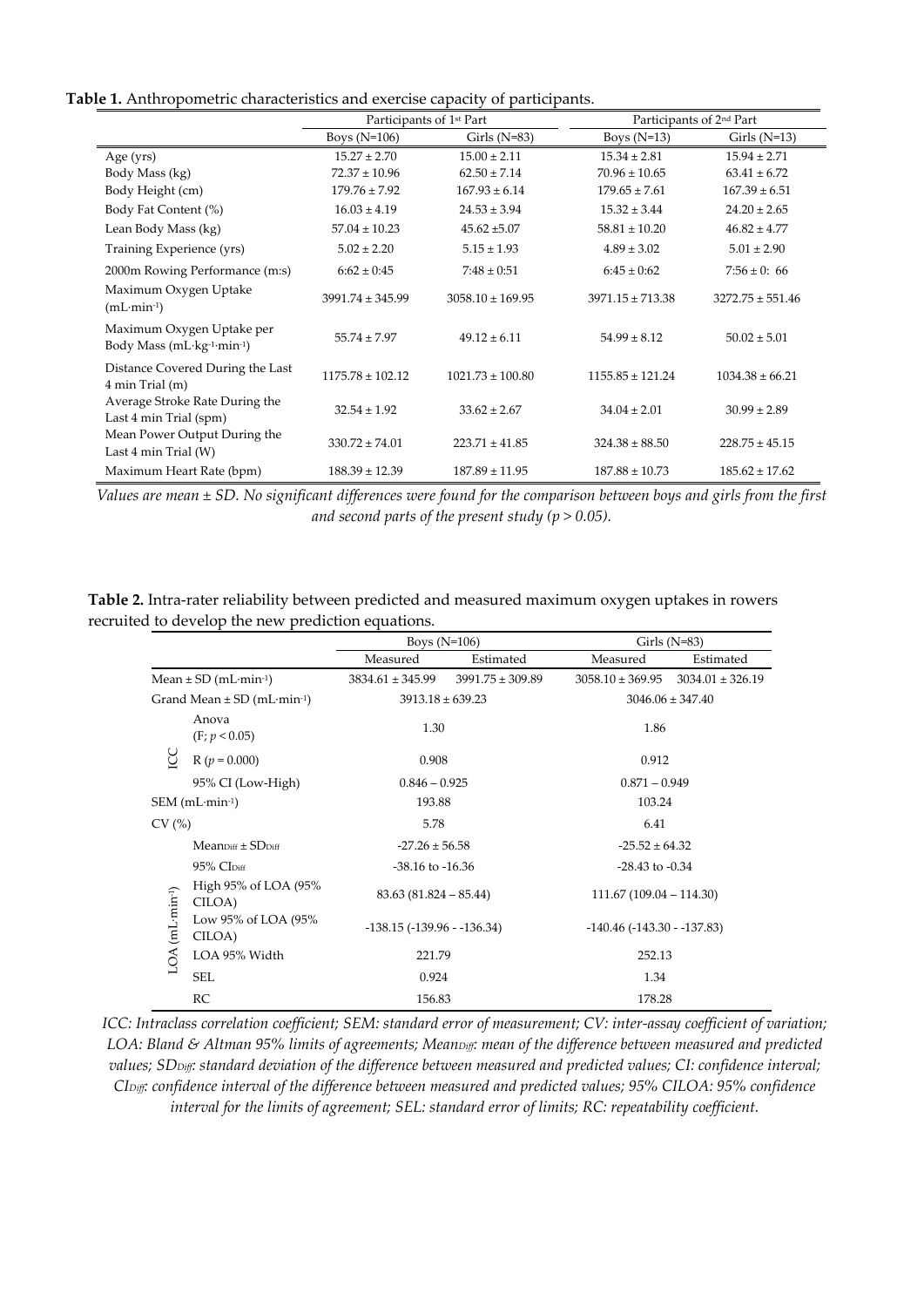|                                                        | Boys $(N=13)$                    |                      | Girls $(N=13)$                      |                      |
|--------------------------------------------------------|----------------------------------|----------------------|-------------------------------------|----------------------|
|                                                        | Measured                         | Estimated            | Measured                            | Estimated            |
| Mean $\pm$ SD (mL $\cdot$ min $\cdot$ <sup>1</sup> )   | $3971.15 \pm 713.38$             | $3915.83 \pm 704.43$ | $3272.75 \pm 551.46$                | $3308.94 \pm 557.59$ |
| Grand Mean $\pm$ SD (mL $\cdot$ min $\cdot$ 1)         | $3943.49 \pm 709.47$             |                      | $3223.84 \pm 600.16$                |                      |
| Anova<br>(F; p < 0.05)                                 | 2.650                            |                      | 2.520                               |                      |
| g<br>$R(p = 0.000)$                                    | 0.980                            |                      | 0.985                               |                      |
| 95% CI (Low-High)                                      | $0.900 - 0.991$                  |                      | $0.973 - 0.993$                     |                      |
| $SEM$ (mL $\cdot$ min $\cdot$ 1)                       | 100.33                           |                      | 73.50                               |                      |
| CV(%)                                                  | 3.33                             |                      | 2.07                                |                      |
| $Mean$ Diff $\pm$ SD <sub>Diff</sub>                   | $-29.12 \pm 63.84$               |                      | $-24.42 \pm 53.61$                  |                      |
| $95\%$ CI <sub>Diff</sub>                              | $-54.27$ to $-3.96$              |                      | -57.77 to 8.93                      |                      |
| High 95% of LOA (95%<br>CILOA)                         | 86.17 (64.33 - 97.68)            |                      | $80.65(66.65-94.65)$                |                      |
| $(mL \cdot min^{-1})$<br>Low 95% of LOA (95%<br>CILOA) | $-174.25$ ( $-185.93 - 152.58$ ) |                      | $-129.49$ ( $-143.49$ - $-115.49$ ) |                      |
| LOA<br>LOA 95% Width                                   | 250.26                           |                      | 210.15                              |                      |
| <b>SEL</b>                                             | 8.50                             |                      | 7.14                                |                      |
| RC                                                     | 176.96                           |                      | 148.59                              |                      |

**Table 3.** Intra-rater reliability between predicted and measured maximum oxygen uptake in 26 rowers recruited for the evaluation of the new prediction equations.

ICC: Intraclass correlation coefficient; SEM: standard error of measurement; CV: inter-assay coefficient of variation; LOA: Bland & Altman 95% limits of agreements; MeanDiff: mean of the difference between measured and predicted values; SDDiff: standard deviation of the difference between measured and predicted values; CI: confidence interval; CIDiff: confidence interval of the difference between measured and predicted values; 95% CILOA: 95% confidence interval for the limits of agreement; SEL: standard error of limits; RC: repeatability coefficient.



**Figure 1.** Correlation plots (A & B) and Bland-Altman 95% limits of agreements plots (D & C) for the comparisons between measured and predicted maximum oxygen uptake for boys ( $N = 106$ ; A & C) and girls  $(N = 83; B & D)$  of the present study's first part, respectively.